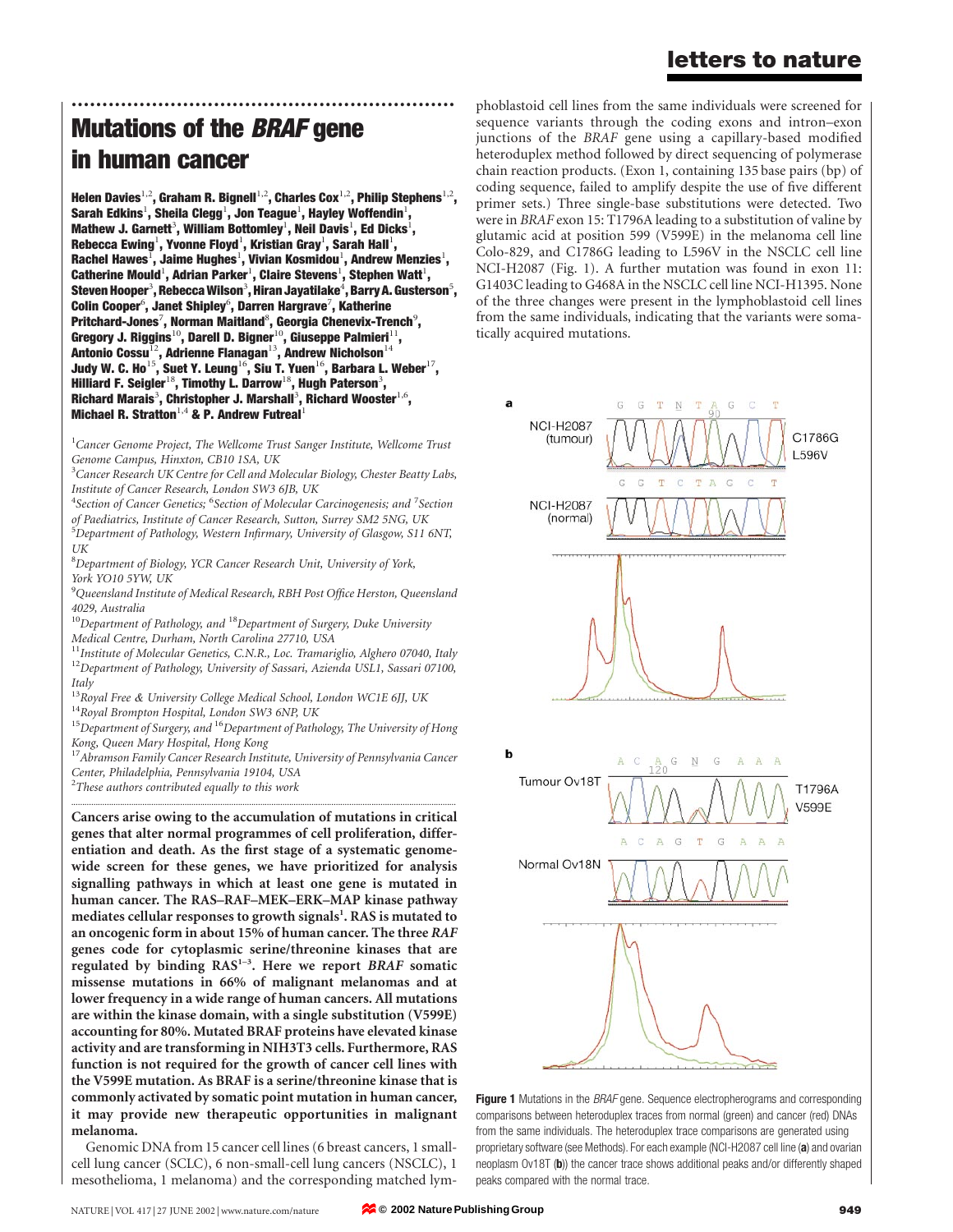To evaluate further the pattern of somatic mutations in BRAF, we screened the coding sequence and intron–exon junctions for mutations in genomic DNA from an additional 530 cancer cell lines (Table 1). Presumptive BRAF mutations (excluding variants of unknown significance and germline polymorphisms that were found in 341 normal tissue DNAs) were identified in 43 cancer cell lines including 20 of 34 (59%) melanomas, 7 of 40 (18%) colorectal cancers, 4 of 38 (11%) gliomas, 4 of 131 (3%) lung cancers (all four were adenocarcinomas from a total of 35), 5 of 59 (9%) sarcomas, 1 of 26 (4%) ovarian carcinomas, 1 of 45 (2%) breast cancers and 1 of 7 (14%) liver cancers. Mutations were not found in cancer cell lines derived from 29 neuroblastomas, 10 bladder cancers, 53 leukaemias and lymphomas, 11 cervical carcinomas, 11 renal cell carcinomas, 3 pancreatic carcinomas, 3 prostate carcinomas, 6 gastric carcinomas, 7 testicular carcinomas, 3 uterine carcinomas and 29 other cancers.

All 43 probable oncogenic BRAF somatic mutations found in the cancer cell lines were in exons 11 and 15 (Table 1). Accordingly, these two exons were screened for mutations in genomic DNA from 378 primary human cancers and short-term cultures (STC, less than passage 15). BRAF mutations were detected in 28 primary cancers/ STCs, including 6 of 9 primary melanomas, 12 of 15 melanoma STCs, 4 of 33 colorectal carcinomas, 5 of 35 ovarian neoplasms (see Fig. 1 for example), and 1 of 182 sarcomas. Mutations were not detected in 33 breast cancers, 15 gliomas, 23 prostate cancers, 14 lung cancers, or 19 head and neck squamous cell carcinomas. Ten of the 35 ovarian tumours examined were classified as borderline (low malignant potential) lesions and 4 of 5 BRAF mutations found in ovarian neoplasms were in this subcategory. The single primary sarcoma in which a BRAF mutation was found was classified as a malignant fibrous histiocytoma.

Although BRAF mutations are found in a wide range of cancers, there is a trend towards the occurrence of mutations in cancer types in which a substantial proportion of cases are known to harbour RAS mutations (for example, malignant melanoma, colorectal cancer and borderline ovarian cancers<sup>4-6</sup>). The apparent association between the presence of BRAF and RAS mutations in similar cancer

types suggests that activation of the RAS–RAF–mitogen-activated protein (MAP)-kinase kinase (MEK)–extracellular signal-regulated kinase (ERK)–MAP kinase pathway can be achieved by mutation at various levels in the pathway and that the pathway is activated in a substantial proportion of cases in these cancer types.

The highest frequency of BRAF mutations is in malignant melanoma (Table 1). This does not seem to be related to the effects of ultraviolet light, the only known environmental risk factor for this disease. The  $T \rightarrow A$  change at nucleotide 1796, which accounts for 35 of 38 (92%) of BRAF mutations in melanoma (Table 1), is distinct from the  $CC \rightarrow TT$  or  $C \rightarrow T$  changes associated with pyrimidine dimer formation following exposure to ultraviolet light—these changes are commonly found, for example, in the TP53 gene in non-melanoma skin cancers<sup>7</sup>.

The high frequency of mutation in melanoma may be related to features of melanocyte biology. <sup>a</sup>-melanocyte stimulating-hormone and other related proopiomelanocortin-derived peptides are crucial regulators in melanocyte biology. <sup>a</sup>-melanocyte stimulating-hormone and proopiomelanocortin-derived peptides bind to the melanocortin receptor I, upregulating cyclic AMP, leading to increased proliferation and melanogenesis in response to UVB radiation<sup>8</sup>. This cAMP-dependent signalling cascade activates BRAF and subsequently ERK<sup>9</sup>. That a principal melanocyte-specific signalling pathway controlling proliferation and differentiation operates through activation of BRAF and that this gene is mutated in most melanomas suggests a possible explanation for the high frequency of BRAF mutation in melanomas relative to other cancer types.

Our analysis reveals mutations in two regions of the BRAF kinase domain. Mutations were very similarly distributed in cancer cell lines and primary cancers. A total of 89% of mutations are within or immediately adjacent to the activation segment, a region of 10–30 amino acids bounded by almost invariant DFG and APE motifs<sup>10</sup>. Acidic substitutions at a single amino acid residue (usually V599E and one instance of V599D) account for 92% of activation segment mutations with five further mutations altering residues E585, F594, G595 and L596 (Table 1). These residues are identical at the

| Table 1 BRAF mutations in human cancer |                              |             |                   |               |                 |                |                      |                |              |                 |            |                     |                |                |                           |           |
|----------------------------------------|------------------------------|-------------|-------------------|---------------|-----------------|----------------|----------------------|----------------|--------------|-----------------|------------|---------------------|----------------|----------------|---------------------------|-----------|
| <b>BRAF</b> mutations                  |                              |             | Cancer cell lines |               |                 |                |                      |                |              | Primary tumours |            |                     |                |                |                           |           |
| Nucleotide                             | Amino acid                   | (1)<br>Mel. | (2)<br>Colo. ca.  | (3)<br>Glioma | (4)<br>Lung ca. | (5)<br>Sarcoma | (6)<br><b>Breast</b> | (7)<br>Ovarian | (8)<br>Other | (1)<br>Mel. STC | (2)<br>Mel | (3)<br>Colo. ca     | (4)<br>Ovarian | (5)<br>Sarcoma | (6)<br>Other <sup>+</sup> | Total     |
| G1388A<br>G1388T                       | G463E<br>G463V               |             |                   |               |                 |                |                      |                |              |                 |            |                     |                |                |                           |           |
| G1394C<br>G1394A<br>G1394T             | G465A<br>G465E<br>G465V      |             |                   |               |                 |                |                      |                |              |                 |            |                     |                |                |                           |           |
| G1403C<br>G1403A                       | G468A<br>G468E               |             |                   |               | 2               |                |                      |                |              |                 |            |                     |                |                |                           |           |
| G1753A                                 | E585K                        |             |                   |               |                 |                |                      |                |              |                 |            |                     |                |                |                           |           |
| T1782G                                 | F594L                        |             |                   |               |                 |                |                      |                |              |                 |            |                     |                |                |                           |           |
| G1783C                                 | G595R                        |             |                   |               |                 |                |                      |                |              |                 |            |                     |                |                |                           |           |
| C1786G<br>T1787G                       | <b>L596V</b><br><b>L596R</b> |             |                   |               |                 |                |                      |                |              |                 |            |                     |                |                |                           |           |
| T1796A<br>TG1796-97AT                  | V599E<br>V599D<br>Total      | 19<br>20    | 5<br>7            | 4<br>4        | 4               | 5<br>5         |                      |                |              | 11<br>12        | 5<br>6     | $\overline{2}$<br>4 | 3<br>5         |                | $\Omega$<br>0             | 57<br>71  |
| No. samples screened<br>Per cent       |                              | 34<br>59%   | 40<br>18%         | 38<br>11%     | 131<br>3%       | 59<br>9%       | 45<br>2%             | 26<br>4%       | 172<br>0.6%  | 15<br>80%       | 9<br>67%   | 33<br>12%           | 35<br>14%      | 182<br>0.5%    | 104<br>0%                 | 923<br>8% |

Amino acid residues are grouped in blocks. Three further BRAF coding sequence variants were identified (G2041A R681Q in the HEC1A endometrial cancer cell line, T974C I325T in the ZR-75-30 breast cancer cell line, and C2180T A727V in the H33AJ-JA1 T-ALL cell line). These were not present in 341 control DNAs. Lane numbers (in parentheses) are provided for convenience. Mel. melanoma; Colo. ca., colorectal cancer; Mel. STC, melanoma short-term culture.

Four out of ten LMP (low malignant potential); 1 out of 25 malignant epithelia

 $\dagger$ Glioma (n = 15), breast cancer (n = 33), prostate cancer (n = 23), HNSCC (head and neck squamous cell carcinoma) (n = 19), lung cancer (n = 14).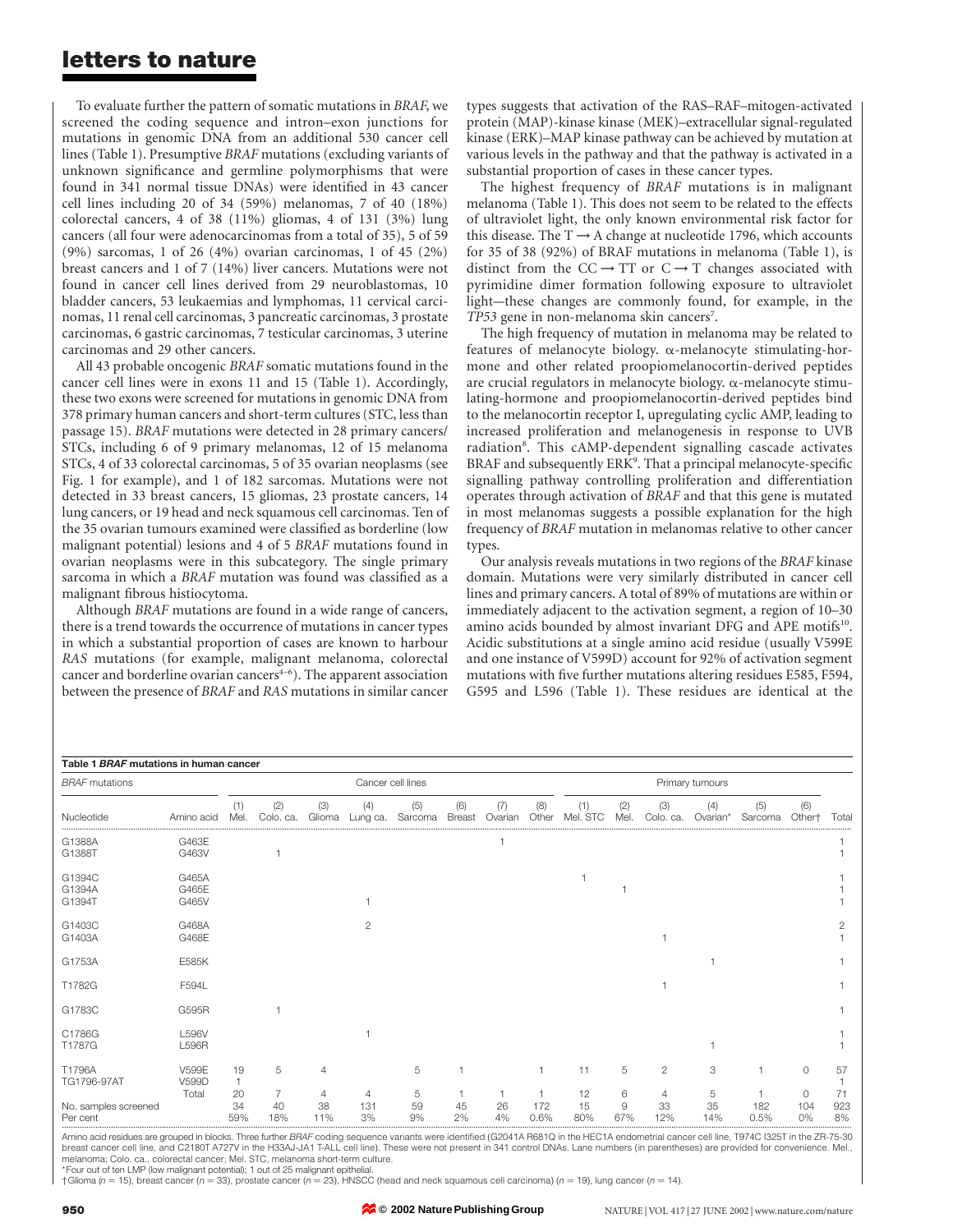equivalent positions in human RAF1 and ARAF1 and are conserved in all three RAF genes through evolution (with the exception of the BRAF V599 residue in the Drosophila Raf homologue; Fig. 2). A total of 11% of mutations are in the glycine residues (G463, G465 and G468) of the GXGXXG motif within the glycine-rich loop of the kinase domain. This motif is highly conserved in protein kinases and other proteins that bind mono- and dinucleotides (Fig. 2). The first glycine is present in about 95% of all kinases, the second in more than 99% of all kinases and the third in about 85% of kinases<sup>11</sup>. From structural studies, it has been shown that this region forms a loop that anchors the  $\beta$ - and  $\gamma$ -phosphates of ATP and may orientate ATP for catalysis<sup>10</sup>. Previously described mutants of these glycine residues in other proteins have resulted in reduction of  $k$ inase activity<sup>12-14</sup>. In the GTP-binding RAS proteins, however, mutation of G12 within the GXGXXG motif is still compatible with nucleotide binding and results in RAS proteins with transforming activity.

To characterize the biological effects of these mutations, we examined the V599E mutation—because it was the most common—together with one other mutant chosen from the activation segment (L596V) and two mutants of the G loop (G463V, G468A). Myc-epitope-tagged versions of complementary DNAs containing these mutations were transiently expressed in COS cells, immunoprecipitated using the Myc-tag and examined in a kinase cascade assay using bacterially produced glutathione S-transferase (GST)– MEK, GST–ERK and myelin basic protein (MBP) as sequential substrates<sup>15,16</sup>. All four mutants had elevated basal kinase activity compared with wild-type BRAF (WTBRAF, Fig. 3a); however, the basal activity of G468ABRAF and V599EBRAF was substantially higher (about 12.5- and 10.7-fold that of WTBRAF, respectively), whereas the activation of <sup>G463V</sup>BRAF and <sup>L596V</sup>BRAF was more modest (about 2- and 5.7-fold, respectively). All four BRAF proteins also

|                   | ÷                                          |
|-------------------|--------------------------------------------|
| 582<br>Human BRAF | FLHEDLTVKIGDFGLATVKSRWSGSHQFEQLSGSILWMAPE  |
| Mouse Braf        |                                            |
| Chicken Braf      |                                            |
| Human RAF1        |                                            |
| Mouse Raf1        |                                            |
| Xenopus Raf1      |                                            |
| Zebrafish Raf1    |                                            |
| Drosophila Rafl   | <mark>.</mark> S <mark>A</mark> .TEK.AN.PT |
| Human ARAF1       | <mark>.</mark> G <mark></mark> TAQPLPVA.   |
| Mouse Araf        | <mark>.</mark> G <mark></mark> TAQPLPVA.   |
| Rat Araf          | <mark>.</mark> G <mark></mark> TAQPLPVA.   |
| Pig Araf          | <mark>.</mark> G <mark></mark> TAQPLPVA.   |

### **b**

| 461<br>Human BRAF | RI <mark>GSGSFG</mark> TVYKGKWH                    |
|-------------------|----------------------------------------------------|
| Mouse Braf        | . . <mark>.</mark> . <mark>.</mark> <mark>.</mark> |
| Chicken Braf      | . . <mark>.</mark> . <mark>.</mark> <mark>.</mark> |
| Human RAF1        | . . <mark>.</mark> . <mark>.</mark> <mark>.</mark> |
| Mouse Raf1        | . . <mark>.</mark> . <mark>.</mark> <mark>.</mark> |
| Xenopus Raf1      | . . <mark>.</mark> . <mark>.</mark> <mark>.</mark> |
| Zebrafish Raf1    | . . <mark>.</mark> . <mark>.</mark> <mark>.</mark> |
| Drosophila Rafl   | . . <mark>.</mark> RAH.                            |
| Human ARAF1       | . . <mark>. T.</mark> FR. R. .                     |
| Mouse Araf        | . . <mark>.T.</mark> FR. L. .                      |
| Rat Araf          | . . T. FR. R. .                                    |
| Pig Araf          | . . T. FR. R. .                                    |
| Human TGFBR1      | S. <mark>.K.</mark> R. <mark>.</mark> E.WRR        |
| Human MOS         | .L <mark>.A.G</mark> SATYR                         |
| Human ERBB2       | .l <mark>A</mark> I.I                              |
| Human FGR         | .L <mark>.T.C</mark> D.WL.T.N                      |
| Human PDGFRB      | TIAQ.VEATA.                                        |
| Human IGF1R       | EL <mark>.Q</mark> ME.VAK                          |
| Human ABL1        | KL.G.QY.EE.V                                       |
| Human KRAS2       | VV.A.GV.KSALTIQL                                   |
| Human NRAS        | VV.A.GV.KSALTIQL                                   |
| Human HRAS        | VV <mark>.A.GV.KSALTIQL</mark>                     |
|                   |                                                    |

**Figure 2** Sequence conservation and mutations in the *BRAF* activation segment and G loop. **a**, **b**, Conservation of amino acid sequence for the activation segment (a) and G loop (b). The positions of mutations are indicated by yellow shading; V599 is denoted by an asterisk. The activation segment is underlined.

stimulated the activity of endogenous ERK when expressed in COS cells as determined by a phospho-specific antibody that only binds to the dually phosphorylated activated form of ERK1/2 (Fig. 3b). Consistent with their in vitro activities, <sup>G468A</sup>BRAF and <sup>V599E</sup>BRAF stimulated phosphorylation of endogenous ERK1/2 more strongly than  $G463V$ BRAF or  $L596V$ BRAF. The data demonstrate that these mutants are active in vitro and stimulate the activity of the pathway in vivo to different degrees. Finally, all four mutants were also stimulated by  $G12VHRAS$ , although the fold activation for each of the mutants is reduced compared with  $WTRRAF$  (see Fig. 3a).  $t_{596V}$ BRAF (about 4.5-fold stimulation by  $G12V$ HRAS) was stimulated more strongly than the other mutants tested (between 2- and 2.5-fold stimulation) (Fig. 3a).

The ability of the kinase-activated BRAF mutants to induce transformation was examined by transfection of the epitope-tagged cDNA constructs into NIH3T3 cells to assay focus-forming ability. WTBRAF transformed cells at very low efficiency (0.0013 foci per ng DNA); however, <sup>G463V</sup>BRAF, <sup>G468A</sup>BRAF, <sup>L596V</sup>BRAF and<br><sup>V599E</sup>BRAF transformed NIH3T3 cells 70–138 times (0.09–0.18 foci per ng DNA) more efficiently than <sup>WT</sup>BRAF (Table 2). Inhibiting the kinase activity by substituting alanine for aspartic acid at position 593 within the conserved DFG motif abrogated transform-



Figure 3 BRAF and ERK activation. a, BRAF kinase activity. Myc-epitope-tagged versions of BRAF and the various mutants were expressed in COS cells alone or in combination with  $G12V$ HRAS as indicated. The activity of the BRAF proteins in cell extracts was examined using the Raf kinase cascade assay. Each sample was assayed in triplicate and error bars are used to indicate the standard deviations from the mean. Absence of error bars indicates less than 3% error. Similar results were obtained in two independent transfections. **b**, ERK phosphorylation. Samples prepared as in **a** were examined for the presence of phosphorylated, active ERK1/2 (ppERK, middle panel) or total ERK (ERK, bottom panel). Similar results were obtained from extracts from two independent transfection assays. The top panel shows BRAF protein expression in transfectants.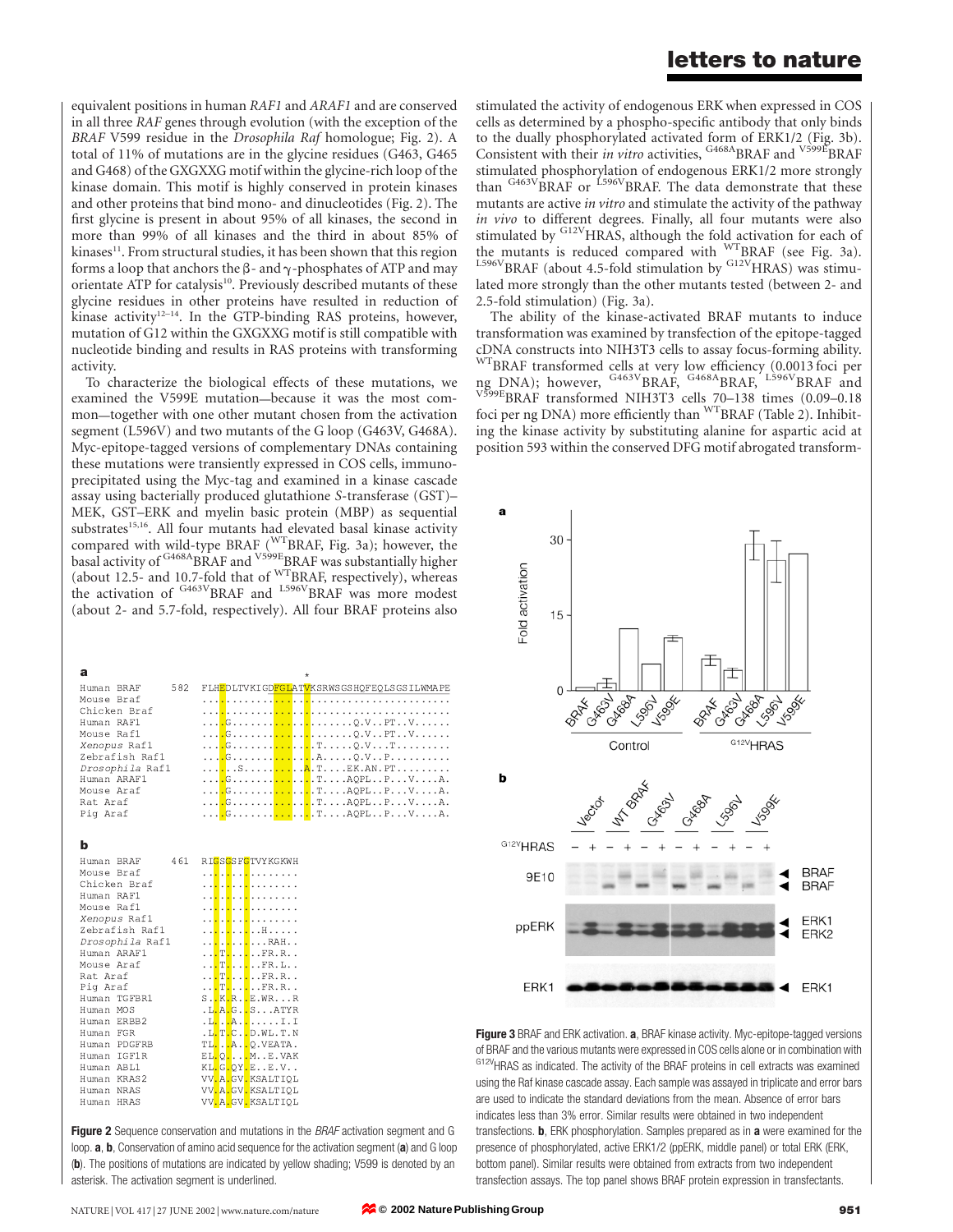| Table 2 Transforming activity of BRAF mutants |                             |                                   |  |  |  |  |
|-----------------------------------------------|-----------------------------|-----------------------------------|--|--|--|--|
| Allele                                        | Transformed foci per µg DNA | Fold increase over wild-type BRAF |  |  |  |  |
| <sup>WT</sup> BRAF                            | 1.3                         |                                   |  |  |  |  |
| V599F                                         | 180                         | $138 \times$                      |  |  |  |  |
| <b>DAVE</b>                                   |                             |                                   |  |  |  |  |
| L596V                                         | 90                          | 70x                               |  |  |  |  |
| DAI V                                         | Ω                           |                                   |  |  |  |  |
| G463V                                         | 130                         | $100 \times$                      |  |  |  |  |
| G468A                                         | 90                          | $69 \times$                       |  |  |  |  |
| G <sub>12V</sub> HRAS                         | 12.000                      | $9.200 \times$                    |  |  |  |  |
|                                               |                             |                                   |  |  |  |  |

NIH3T3 cells were transfected as described in Methods. Transformed foci contained cells like Rasor Raf1-transformed cells—which are refractile and frequently bipolar—and often contained the giant cells typical of RAS or RAF1 transformation. DAVE and DALV are kinase-inactive versions of V599E and L596V, respectively, in which D593 of the conserved DFG motif is replaced by alanine to generate a kinase-dead variant.

ing activity, showing that this was dependent on kinase activity. Despite the higher kinase activity of <sup>V599E</sup>BRAF compared with WTBRAF activated by <sup>G12V</sup>HRAS, <sup>V599E</sup>BRAF has 50-fold lower transforming activity than G12V<sub>HRAS</sub> in this assay. This may reflect the fact that whereas RAS signals to a number of effector molecules<sup>18</sup>, RAF proteins may signal predominantly through the ERK– MAPK pathway (although other effectors have been proposed<sup>2,3,18</sup>). In addition to focus assays, NIH3T3 cells transfected with G463V<sub>BRAF</sub> and <sup>G468A</sup>BRAF were assayed for tumorigenicity in nude mice. 10<sup>6</sup> transfected cells pooled from puromycin-resistant colonies produced 5-mm tumours within 18 days (data not shown).

Our results demonstrate that mutations of BRAF found in human cancers activate the kinase. Phosphorylation of residues within the activation segment regulates the activity of many kinases including BRAF<sup>10</sup>. In BRAF, T598 and S601 within the activation segment both require phosphorylation to achieve maximal kinase activity. These phosphorylations are effected after recruitment of BRAF to the membrane by activated RAS, and replacement of T598 and S601 by acidic amino acid residues results in RAS-independent activation of BRAF<sup>17</sup>. The V599 mutations found in human cancers probably mimic phosphorylation in the activation segment as they insert a negatively charged residue adjacent to a site of regulatory phosphorylation at S598. Notably, although many studies in experimental systems show that regulatory phosphorylations can be mimicked by substitution of an acidic amino acid, such mutations are probably rare in human disease, because an acidic amino acid substitution cannot be generated from a threonine or serine residue by a single base change. Our data now suggest that amino acids

other than threonine and serine can be mutated to acidic residues in human disease to mimic phosphorylation and hence activate kinases. Although the mode of action of V599 mutations may be explicable on the basis of mimicking regulatory phosphorylation, the mechanism of action of the other activation loop mutations is not clear and awaits structural studies. Moreover, the presence in one cancer cell line of an unusual double nucleotide substitution converting V599 to aspartic acid suggests as well that mutations at V599 may be particularly active biologically. Indeed, K600 could be changed by a single base substitution to glutamic acid, yet mutations at this residue have not been found in human cancers.

Our data also demonstrate that mutations of the glycine residues in the GXGXXG motif of the ATP-binding domain can activate kinases. It will be interesting to determine whether mutation of these conserved glycine residues activates other protein kinases and nucleotide-binding proteins. If this proves to be the case then it will provide a useful way to generate constitutively activated kinases experimentally.

The coding exons and intron–exon junctions of HRAS, KRAS and NRAS genes were screened for mutations through the entire panel of 545 cell lines. Seventy-one (13%) had mutations of RAS genes: 14 of 40 (35%) colorectal cancers, 23 of 131 (18%) lung cancers (22 NSCLC, 1 SCLC), 3 of 3 (100%) pancreatic cancers, 3 of 34 (9%) melanomas, 4 of 26 (15%) ovarian cancers, 3 of 27 (11%) neuroblastomas, 2 of 10 (20%) bladder cancers, 9 of 53 (17%) leukaemias/ lymphomas and 10 of 221 others. Three of 43 cancer cell lines with BRAF mutations also had RAS gene mutations: BE, a colorectal cancer cell line (KRAS2 G13D; BRAF G463V); Hx62/26, an ovarian cancer cell line (KRAS2 G13D; BRAF G463E); and the NCI-H2087 NSCLC line (NRAS Q61K; BRAF L596V). Mutation screening of the 22 primary cancers with BRAF mutations for which adequate material was available revealed a colorectal cancer with coincident KRAS2 (G12V) and BRAF (F594L) mutations. The four cancers that had coincident RAS and BRAF mutations (3 cell lines, 1 primary tumour) were all from the set of 12 screened that had one of the less common BRAF mutations. Conversely, none of the 51 cancer samples with a V599 mutation screened through the RAS genes contained a RAS mutation (see Supplementary Information). This suggests that the common V599E mutation is biologically distinct from the other BRAF mutations.

Studies using injection of the RAS-neutralizing Y13-259 monoclonal antibody have previously shown that most normal cells examined and some tumour cells require RAS function for pro-

| Table 3 Tumour cell lines containing the V599E BRAF mutant do not require RAS for proliferation |              |                                    |                      |                                      |                                    |  |  |
|-------------------------------------------------------------------------------------------------|--------------|------------------------------------|----------------------|--------------------------------------|------------------------------------|--|--|
| Cell line                                                                                       | Tissue       | RAS mutation                       | <b>BRAF</b> mutation | Inhibition of S phase by Y13-259 (%) | Inhibition of S phase by U0126 (%) |  |  |
| WM-266-4                                                                                        | Melanoma     | <b>WT</b>                          | V599D                | 10                                   | 99                                 |  |  |
| SK-MEL-28                                                                                       | Melanoma     | WТ                                 | V599E                |                                      | 98                                 |  |  |
| A2058                                                                                           | Melanoma     | WТ                                 | V599E                |                                      | 68                                 |  |  |
| Malme                                                                                           | Melanoma     | <b>WT</b>                          | V599E                |                                      | <b>ND</b>                          |  |  |
| Colo741                                                                                         | Colorectal   | WТ                                 | <b>V599E</b>         |                                      | 76                                 |  |  |
| <b>LS411N</b>                                                                                   | Colorectal   | WЛ                                 | V599E                |                                      | 35                                 |  |  |
| <b>HT29</b>                                                                                     | Colorectal   | WТ                                 | V599E                | 15                                   | <b>ND</b>                          |  |  |
| Colo205                                                                                         | Colorectal   | WТ                                 | V599E                | 3                                    | <b>ND</b>                          |  |  |
| Mawi                                                                                            | Colorectal   | WЛ                                 | V599E                | 5                                    | 8                                  |  |  |
| <b>NCI-H1666</b>                                                                                | <b>NSCLC</b> | <b>WT</b>                          | G465V                | 89                                   | <b>ND</b>                          |  |  |
| <b>BF</b>                                                                                       | Colorectal   | G13D <sub>KRAS2</sub>              | G463V                | 97                                   | <b>ND</b>                          |  |  |
| <b>NCI-H2087</b>                                                                                | <b>NSCLC</b> | Q61KNRAS                           | L596V                | 77                                   | 56                                 |  |  |
| Lim1899                                                                                         | Colorectal   | G <sub>12A</sub> KRAS <sub>2</sub> | <b>WT</b>            | 74                                   | <b>ND</b>                          |  |  |
| <b>LS174T</b>                                                                                   | Colorectal   | G <sub>12D</sub> <sub>KRAS2</sub>  | WТ                   | 84                                   | <b>ND</b>                          |  |  |
| JW2                                                                                             | Colorectal   | G <sub>12D</sub> <sub>KRAS2</sub>  | <b>WT</b>            | 79                                   | <b>ND</b>                          |  |  |
| <b>SW620</b>                                                                                    | Colorectal   | G <sub>12V</sub> <sub>KRAS2</sub>  |                      | 92                                   | 92                                 |  |  |
| DLD1                                                                                            | Colorectal   | G13D <sub>KRAS2</sub>              |                      |                                      | <b>ND</b>                          |  |  |
| <b>HCT-116</b>                                                                                  | Colorectal   | G <sub>13D</sub> <sub>KRAS2</sub>  |                      | 95                                   | 75                                 |  |  |
| SK-MEL-2                                                                                        | Melanoma     | Q61R <sub>NRAS</sub>               |                      |                                      | 62                                 |  |  |
| <b>HMVII</b>                                                                                    | Melanoma     | Q61KNRAS                           |                      | 100                                  | 86                                 |  |  |
| CHI.                                                                                            | Melanoma     | <b>WT</b>                          | <b>WT</b>            | 96                                   | 51                                 |  |  |
| SK-MEL-31                                                                                       | Melanoma     |                                    |                      | 22                                   | 98                                 |  |  |

ND, not done; WT, wild type; NSCLC, non-small-cell lung cancers.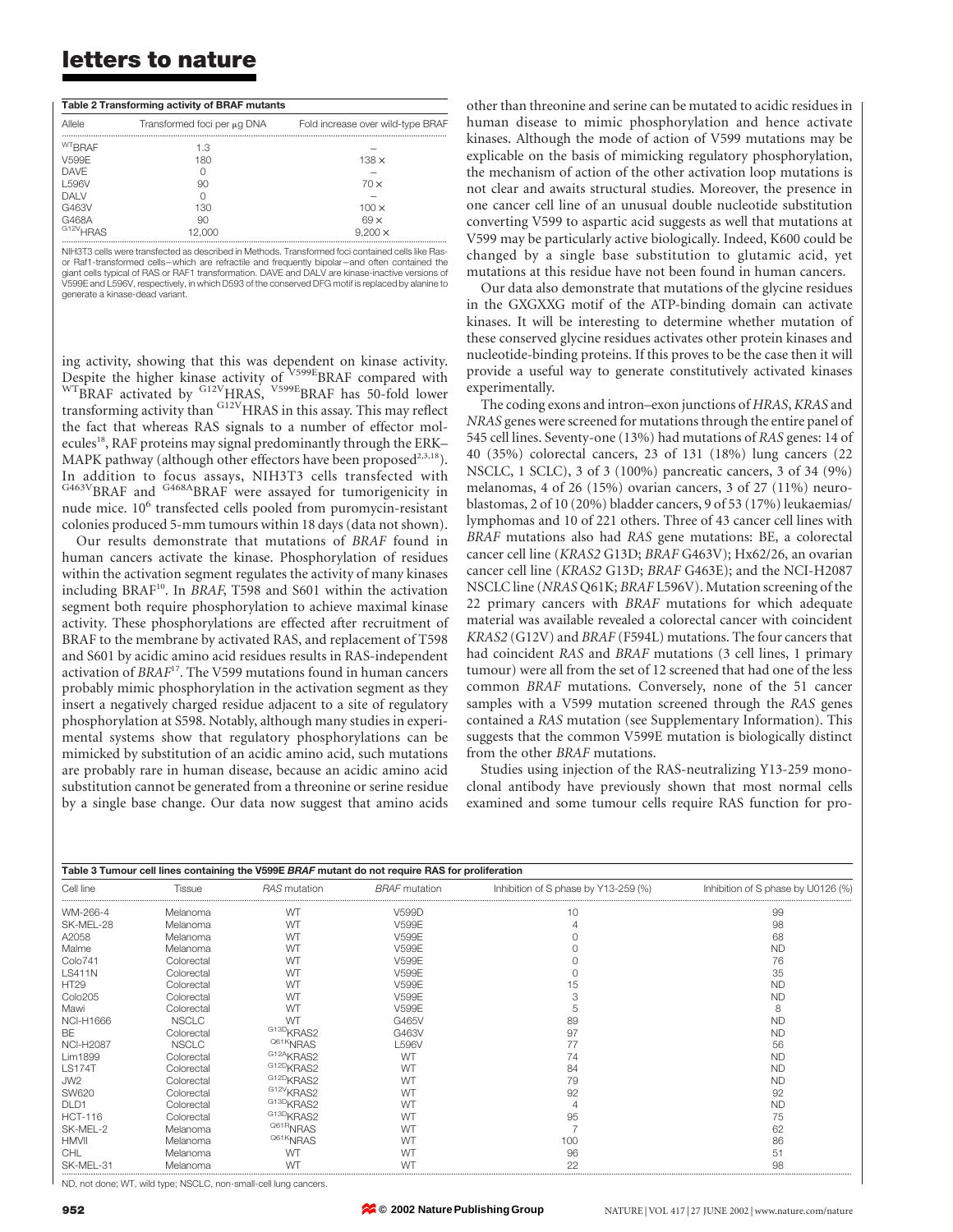liferation in culture<sup>19,20</sup>. Microinjection of Y13-259 into eight cell lines with the V599E mutation and the cell line with V599D did not block their proliferation in culture (Table 3). However, three cell lines tested with less common BRAF mutations (two of which had RAS mutations and one of which did not, Table 3) were inhibited by Y13-259 microinjection. These data suggest that BRAF V599 mutations uncouple cells from their proliferation requirement of RAS (although our in vitro data indicate that BRAF V599 mutants can be even further activated by mutant RAS), whereas other BRAF mutants remain dependent on RAS function. One interpretation of these results is that the less common BRAF mutants still require interaction with RAS to become phosphorylated and activated, whereas V599 mutants overcome the need for a RAS-dependent step by mimicking phosphorylation. The coincidence of RAS and BRAF mutants in the same cancer cell is, to our knowledge, the first report of tandem-activating mutations in more than one component of this signalling pathway. The observation prompts the speculation that mutant RAS signalling may be modulated by mutations at other locations in the pathway.

RAF proteins phosphorylate MEK1/2, which in turn phosphorylate ERK1/2. To evaluate whether activating mutations of BRAF signal through MEK and ERK, we treated cells with the MEK1/2 inhibitor U0126 (ref. 21). This compound inhibits DNA synthesis in a wide variety of cell types<sup>21</sup>. Of those cancer cell lines in which treatment with U0126 blocked ERK1/2 phosphorylation by at least 80%, 6 of 6 with either V599E or V599D mutations showed strong inhibition of DNA synthesis (Table 3). These results are therefore consistent with the hypothesis that the activated versions of BRAF signal, at least in part, through the classical MAPK cascade to promote proliferation.

Examination of the exons and splice junctions of RAF1 in the set of 545 cancer cell lines did not reveal evidence of frequent mutations in melanoma or any other cancer. BRAF may be preferred as a mutational target because it has a higher basal kinase activity than RAF1 (ref. 15). Indeed, when we introduced the BRAF mutations found in human cancers into the cognate positions in RAF1, they had at least 10-fold lower activity in kinase and transformation assays (data not shown). This may be due to the fact that RAF1 requires phosphorylation on serine 338 and tyrosine 341 for activation of the kinase<sup>15</sup>. By contrast, in BRAF, the equivalent serine  $(S445)$  is constitutively phosphorylated and the position equivalent to the tyrosine is substituted by an aspartic acid residue (D448), which acts as a phosphomimetic. Thus BRAF may require fewer post-translational modifications than RAF1 to achieve maximal kinase activity and hence is more susceptible to oncogenic activation.

We have identified BRAF as an oncogene in human cancer. The pattern and activity of mutations observed is likely to yield new insights into kinase function. There has recently been marked success reported of an inhibitor (STI571) of the BCR-ABL kinase in the treatment of chronic myeloid leukaemia<sup>22</sup>. The high frequency of BRAF mutations in melanoma and the relative lack of effective therapies for advanced stages of this disease suggest that inhibition of BRAF activity may be an important new strategy in the treatment of metastatic melanoma. The identification of BRAF as a commonly mutated target in human cancer at such an early stage of our genome-wide screen suggests that systematic searches through cancer cell genomes for somatic mutations ultimately will provide a much more complete picture of the number and patterns of mutations underlying human oncogenesis.  $\Box$ 

### Methods

### Tissue samples

Normal and neoplastic tissue samples were obtained from publicly available banks in the case of cell lines, and from individual investigators using appropriate local Institutional Review Board approved protocols/ethical approval procedures for tissue collection in the case of primary tumour material. Cord blood controls were obtained from the North Cumbria Community Genetics Project (NCCGP). All 545 cancer cell lines and the 15

normal lymphoblastoid lines were genotyped using 400 polymorphic microsatellites (ABI linkage MD-10 panel) to confirm both matching of normal and tumour cell lines as well as non-duplication of cell lines.

#### Mutation screening

Screening for mutations was performed using a capillary-based modified heteroduplex method optimized to run on an ABI PRISM 3100 Genetic Analyser<sup>23</sup> (H.D., manuscript in preparation). PCR primers were designed to amplify the exon plus at least 50 bp of flanking intronic sequence (see Supplementary Information for primer sequences). A total of 12 ng genomic DNA from the test sample was mixed with 3 ng control genomic DNA and amplified using standard PCR conditions in which one of the primers was labelled with either FAM, NED or VIC dye. The resulting samples were then analysed on an ABI PRISM 3100 Genetic Analyser under semi-denaturing conditions using optimized separation medium and run conditions. The resulting traces were analysed using proprietary software to identify samples that produced a shift in peak migration relative to either the matched normal control from the same individual or a standard normal control, indicating the presence of a putative sequence variation. Samples that produced a heteroduplex shift were directly sequenced on both strands using BigDye terminator Cycle Sequencing Ready Reaction Kit (Applied Biosystems) according to the manufacturer's protocol, and analysed on an ABI PRISM 3100 Genetic Analyser.

#### RAS-neutralizing antibody microinjection and U0126 treatment

Tumour cells were seeded at a density such that they were approximately 50% confluent on the day of injection. Cells were microinjected with Y13-259 or control immunoglobulin- $\gamma$ as described previously<sup>24</sup>. Twenty hours after microinjection cells were labelled with 5bromodeoxyuridine (BrdU) for 24 h, fixed and stained with antibody against BrdU. We scored at least 100 microinjected cells for each experiment. To determine the effects of inhibiting ERK1/2 activation on proliferation of tumour cells in culture, cells were seeded on day 1 then the following day U0126 was added in DMSO to 10  $\mu$ M; after 20 h BrdU was added for a further 24 h before fixation and staining with antibody against BrdU. Lysates were also made from cells treated in parallel to study the level of inhibition of ERK1/2 phosphorylation by western blotting with an antibody specific for the di-phosphorylated activated forms of ERK1/2 (clone MAP-YT; Sigma).

#### Transformation assays

 $1.3 \times 10^5$  cells of clone D4 of NIH 3T3 cells were transfected with 15–450 ng BRAF expression plasmids in pEFm6 (ref. 17) together with 50 ng pBabe Puro and sufficient empty pEFm6 to give a total of 700 ng DNA, using Lipofectamine (Invitrogen). After 24– 26 h, cells were trypsinized and divided between two 10-cm tissue culture dishes containing DMEM plus 5% donor calf serum (focus assay) and two 10-cm dishes containing  $2.5 \mu g$  ml<sup>-1</sup> puromycin in DMEM plus 5% donor calf serum (transformed colony assay). The medium of the focus assays was changed every four days whereas the medium of the transformed colony assay was changed after seven days. Plates were scored, by experimenters 'blind' for transformation, after 12-18 days. 10<sup>6</sup> cells from pooled colonies of cells from the puromycin-selected dishes were injected subcutaneously into male nude mice aged over six weeks. Mice were observed twice weekly and killed when tumours reached a size in excess of  $5 \times 5$  mm.

### BRAF activity assays

Myc-epitope-tagged versions of BRAF were transiently expressed in COS cells using the reagent lipofectamine (Gibco/BRL) according to the manufacturer's instructions. Cell extracts were prepared and the Myc-epitope-tagged protein kinase activity was<br>determined as described previously<sup>15,16</sup>. Western blotting for ERK and ppERK was performed as described<sup>15,16</sup>.

Received 2 February; accepted 16 May 2002; doi:10.1038/nature00766. Published online 9 June 2002.

- 1. Peyssonnaux, C. & Eychène, A. The Raf/MEK/ERK pathway: new concepts of activation. Biol. Cell 93, 53–62 (2001).
- 2. Avruch, J. A. et al. Ras activation of the Raf kinase: tyrosine kinase recruitment of the MAP kinase cascade. Recent Prog. Horm. Res. 56, 127–155 (2001).
- 3. Kolch, W. Meaningful relationships: the regulation of the Ras/Raf/MEK/ERK pathway by protein interactions. Biochem. J. 351, 289–305 (2000).
- 4. Vogelstein, B. et al. Genetic alterations during colorectal-tumour development. N. Engl. J. Med. 319, 525–532 (1988).
- 5. van't Veer, L. J. et al. N-ras mutations in human cutaneous melanoma from sun-exposed body sites. Mol. Cell Biol. 9, 3114–3116 (1989).
- 6. Caduff, R. F., Svoboda-Newman, S. M., Ferguson, A. W., Johnston, C. M. & Frank, T. S. Comparison of mutations of Ki-RAS and p53 immunoreactivity in borderline and malignant epithelial ovarian tumours. Am. J. Surg. Pathol. 23, 323–328 (1999).
- 7. Daya-Grosjean, L., Dumaz, N. & Sarasin, A. The specificity of p53 mutation spectra in sunlight induced human cancers. J. Photochem. Photobiol. B 28, 115–124 (1995).
- 8. Halaban, R. The regulation of normal melancyte proliferation. Pigment Cell Res. 13, 4–14 (2000). 9. Busca, R. et al. Ras mediates the cAMP-dependent activation of extracellular signal-regulated kinases
- (ERKs) in melanocytes. EMBO J. 19, 2900–2910 (2000). 10. Johnson, L. N., Lowe, E. D., Noble, M. E. & Owen, D. J. The Eleventh Datta Lecture. The structural
- basis for substrate recognition and control by protein kinases. FEBS Lett. 430, 1–11 (1998). 11. Hemmer, W., McGlone, M., Tsigelny, I. & Taylor, S. S. Role of the glycine triad in the ATP-binding site
- of cAMP-dependent protein kinase. J. Biol. Chem. 272, 16946–16954 (1997).
- 12. Grant, B. D., Hemmer, W., Tsigelny, I., Adams, J. A. & Taylor, S. S. Kinetic analyses of mutations in the glycine-rich loop of cAMP-dependent protein kinase. Biochemistry 37, 7708–7715 (1998).
- 13. Odawara, M. et al. Human diabetes associated with a mutation in the tyrosine kinase domain of the insulin receptor. Science 245, 66–68 (1989).